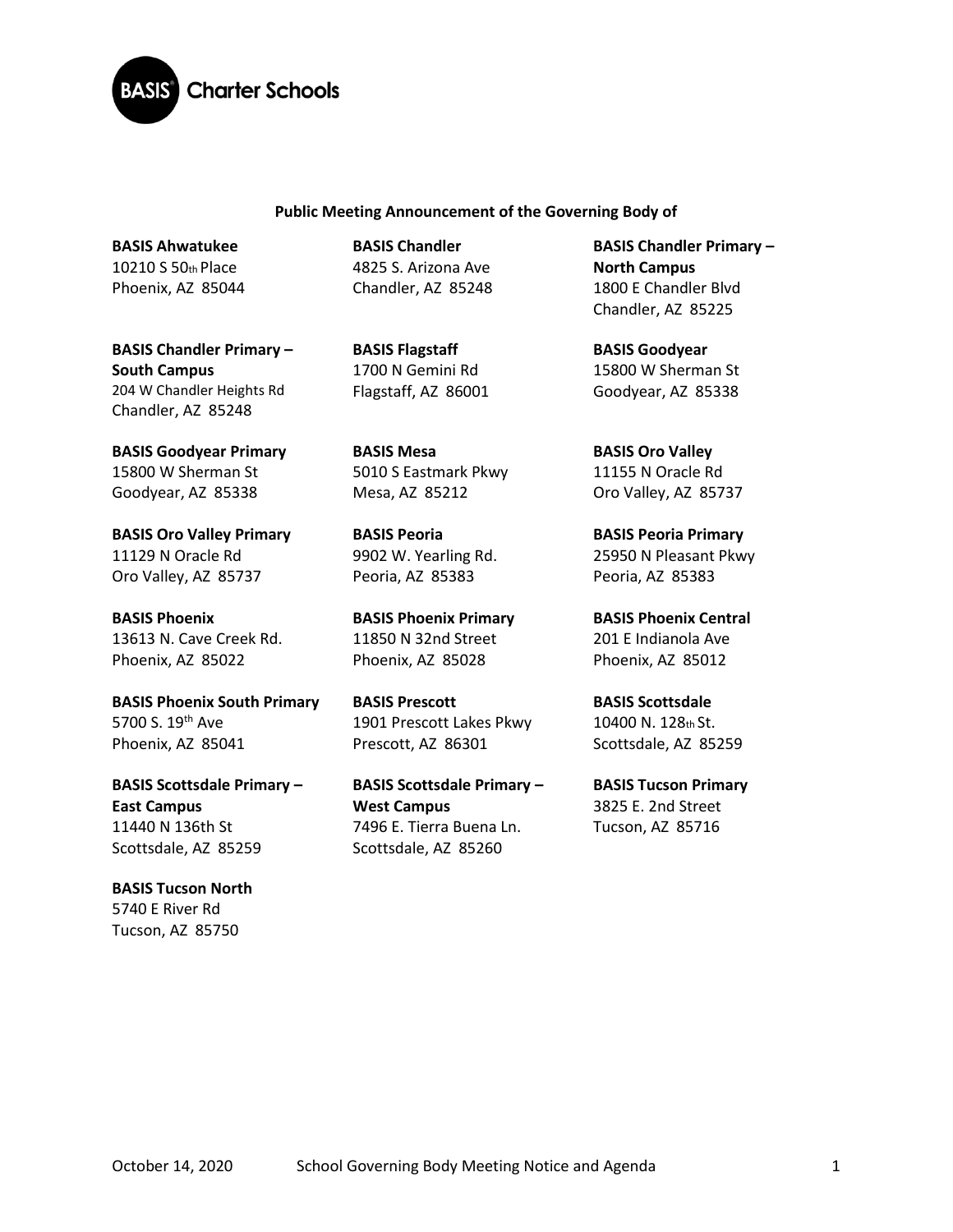

## **October 14, 2020**

9:00 am

## **Location**

# **[Join Microsoft Teams Meeting](https://teams.microsoft.com/l/meetup-join/19%3ameeting_ZGM3NjJkZTItYWNiOC00OWJmLTgzNmQtMDlmNmJlMDBiNzI3%40thread.v2/0?context=%7b%22Tid%22%3a%22e5f3479c-502f-4e92-b060-0c0c560d6271%22%2c%22Oid%22%3a%22575e4f74-824e-48e9-9805-77af91568d41%22%7d)**

[+1 480-645-9056](tel:+1%20480-645-9056,,535839369# ) United States, Phoenix (Toll)

[\(888\) 313-1543](tel:(888)%20313-1543,,535839369# ) United States (Toll-free)

Conference ID: 535 839 369#

[Local numbers](https://dialin.teams.microsoft.com/3e0a2be1-b5a1-42db-9b9d-43492c0d1187?id=535839369) | [Reset PIN](https://mysettings.lync.com/pstnconferencing) | [Learn more about Teams](https://aka.ms/JoinTeamsMeeting) | [Meeting options](https://teams.microsoft.com/meetingOptions/?organizerId=575e4f74-824e-48e9-9805-77af91568d41&tenantId=e5f3479c-502f-4e92-b060-0c0c560d6271&threadId=19_meeting_ZGM3NjJkZTItYWNiOC00OWJmLTgzNmQtMDlmNmJlMDBiNzI3@thread.v2&messageId=0&language=en-US)

Members of the public may attend the meeting telephonically by dialing into the number provided. Copies of materials may be requested in advance of the meeting by email at [info@basisschools.org](mailto:info@basisschools.org)

#### **Agenda**

- 1. Call to Order
- 2. Call to the public
- 3. Review and possible action to ratify the **Minutes of the July 13, 2020** meeting of the BASIS Ahwatukee, BASIS Chandler, BASIS Chandler Primary - North Campus, BASIS Chandler Primary - South Campus, BASIS Goodyear, BASIS Goodyear Primary, BASIS Flagstaff, BASIS Mesa, BASIS Oro Valley, BASIS Oro Valley Primary, BASIS Peoria, BASIS Peoria Primary, BASIS Phoenix, BASIS Phoenix Central, BASIS Phoenix Primary, BASIS Phoenix South Primary, BASIS Prescott, BASIS Scottsdale, BASIS Scottsdale Primary- East Campus, BASIS Scottsdale Primary – West Campus, BASIS Tucson Primary, and BASIS Tucson North School Governing Bodies
- 4. Presentation of the Annual Financial Reports of BASIS Ahwatukee, BASIS Chandler, BASIS Chandler Primary North Campus, BASIS Chandler Primary South Campus, BASIS Goodyear, BASIS Goodyear Primary, BASIS Flagstaff, BASIS Mesa, BASIS Oro Valley, BASIS Oro Valley Primary, BASIS Peoria, BASIS Peoria Primary, BASIS Phoenix, BASIS Phoenix Primary, BASIS Phoenix Central, BASIS Phoenix South Primary, BASIS Prescott, BASIS Scottsdale, BASIS Scottsdale Primary East Campus, BASIS Scottsdale Primary West Campus, BASIS Tucson Primary, and BASIS Tucson North
- 5. Discussion and possible action to approve Resolution SGB21-28 to update the Mitigation Plan policy to align with updated CDC or local health guidelines.
- 6. Discussion and possible action to approve Resolution SGB21-29 regarding the use of AED devices at any Arizona BASIS Charter School.
- 7. Adjourn